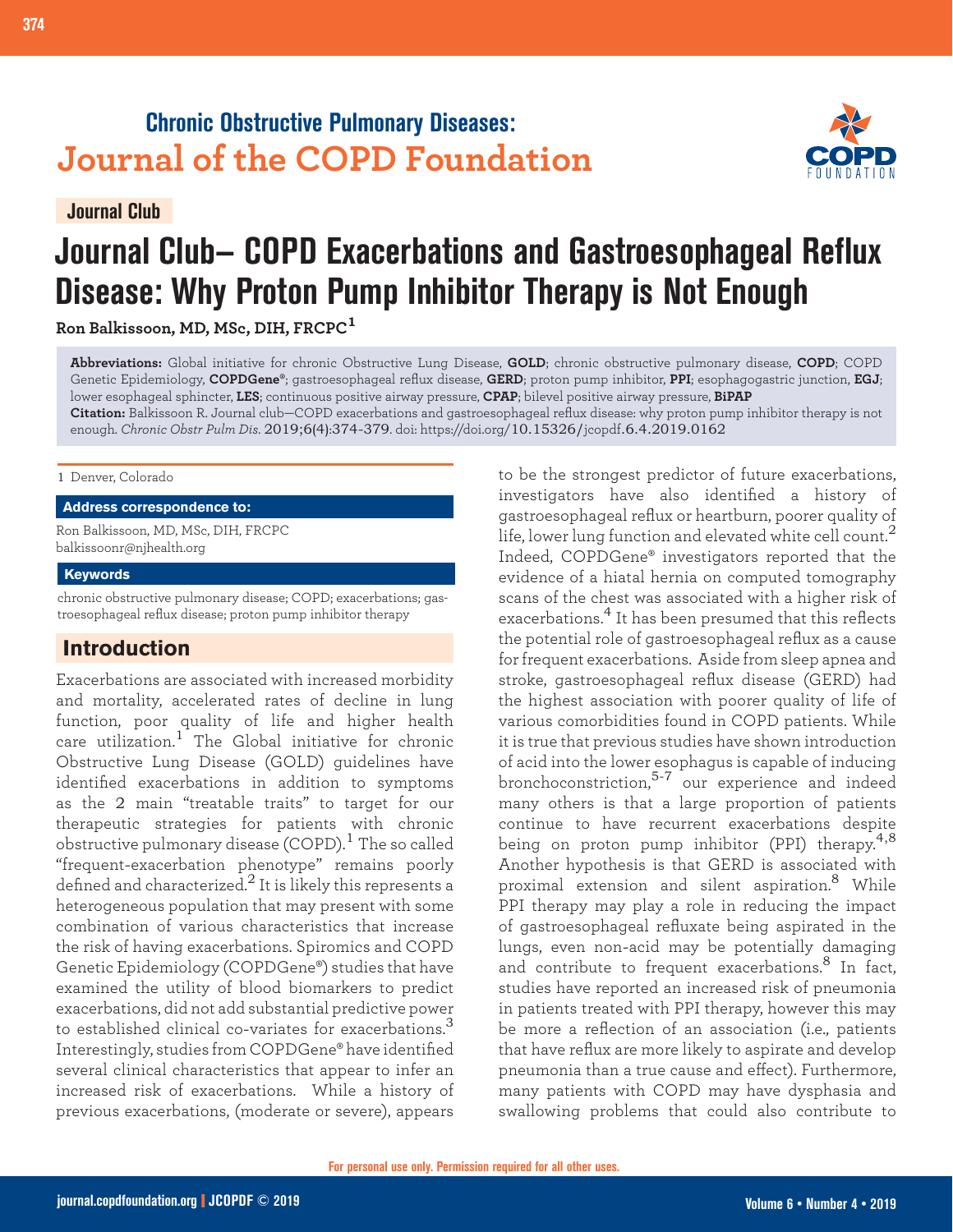recurrent aspiration and exacerbation of COPD.<sup>8,9</sup> Further, it has been proposed that aspiration may contribute to the development of dysbiosis in COPD patients that may also be an important feature of the frequent exacerbation phenotype.<sup>10-13</sup> GERD in COPD patients has been associated with the COPD/ bronchiectasis overlap.14-16 This may indeed be one of the common clinical scenarios (phenotypes) in which use of inhaled corticosteroids may be associated with an increased risk of pneumonia.10,17-20 The extent and mechanisms by which aspiration may contribute to frequent exacerbations remains poorly understood and is likely complex including factors that increase the risk of aspiration and factors that increase susceptibility including structural changes and alterations in local immunity. In this Journal Club we will review some of the more recent literature published regarding these issues.

*Note: Abstracts are presented in their original, published format and have not been edited to match JCOPDF style.*

## **Abstract 1 Aspiration Pneumonia and Related Syndromes**

Lee AS, Ryu JH. *Mayo Clin Proc.* 2018;93(6):752-762. doi: https://doi.org/10.1016/j.mayocp.2018.03.011

Aspiration is a syndrome with variable respiratory manifestations that span acute, life-threatening illnesses, such as acute respiratory distress syndrome, to chronic, sometimes insidious, respiratory disorders such as aspiration bronchiolitis. Diagnostic testing is limited by the insensitivity of histologic testing, and although gastric biomarkers for aspiration are increasingly available, none have been clinically validated. The leading mechanism for microaspiration is thought to be gastroesophageal reflux disease, largely driven by the increased prevalence of gastroesophageal reflux across a variety of respiratory disorders, including chronic obstructive pulmonary disease, asthma, idiopathic pulmonary fibrosis, and chronic cough. Failure of therapies targeting gastric acidity in clinical trials, in addition to increasing concerns about both the overuse of and adverse events associated with proton pump inhibitors, raise

questions about the precise mechanism and causal link between gastroesophageal reflux and respiratory disease. Our review summarizes key aspiration syndromes with a focus on reflux-mediated aspiration and highlights the need for additional mechanistic studies to find more effective therapies for aspiration syndromes.

## **Comments**

This is an excellent review of the various ways in which aspiration may impact the lung both acutely and chronically. It provides a very nice overview of thoracoabdominal mechanics in terms of the ways in which the transdiaphragmatic pressure gradient interacts with the esophagogastric junction/lower esophageal sphincter (EGJ/LES) complex to promote reflux. It provides insights into why respiratory diseases may increase the propensity for COPD and asthma patients to develop reflux disease. There is also a very nice overview of the various defenses that will help to prevent reflux from occurring and leading to aspiration including the EGJ and LES, esophageal peristalsis, intact swallowing mechanisms, vocal folds, cough and mucocilliary function and local immune responses for most individuals. The article provides a useful framework to understand the complex balance between pro-reflux and pro-aspiration factors and the bodies various defense mechanisms and why a focus on PPI therapy to deal with this issue is likely to be unsuccessful in addressing a number of issues. The article points to variables such as the volume, pepsin content, bile acid content, and the element of gastric particulates that may impact the varying consequences of aspiration. Aside from examining these factors for patients with COPD and asthma, it also looks at acute aspiration syndromes, interstitial lung disease, chronic cough bronchiectasis and diffuse aspiration bronchiolitis. Finally, there is a very nice summary that takes all these potential contributing factors into consideration and outlines the variety of potential therapeutic interventions that should be considered ranging from acid suppression, promotility agents, speech therapy, cough suppression, bronchial hygiene and agents to reduce transient lower esophageal sphincter relaxations.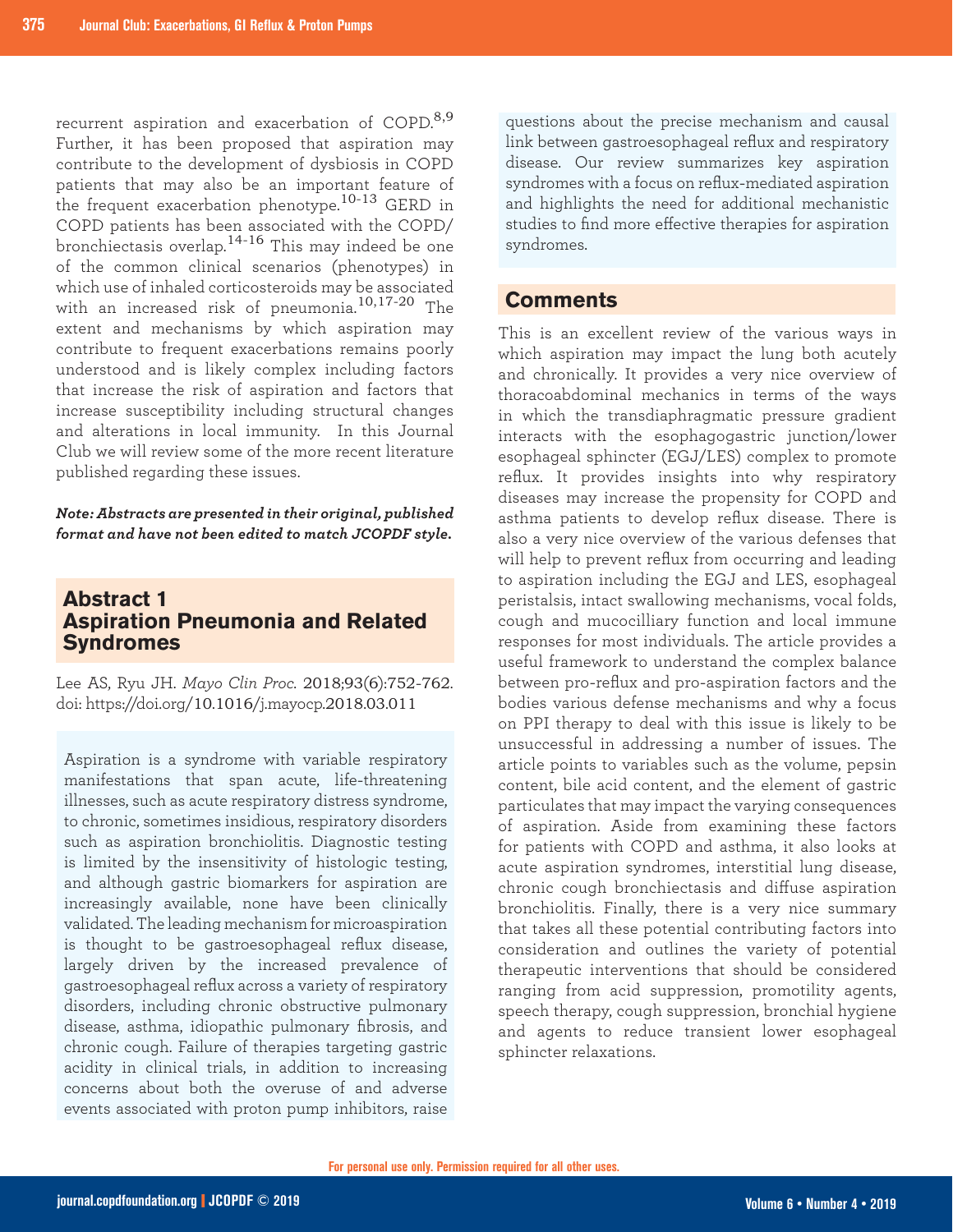## **Abstract 2**

## **Oropharyngeal Swallow Physiology and Swallowing-Related Quality of Life in Underweight Patients With Concomitant Advanced Chronic Obstructive Pulmonary Disease**

Garand KL, Strange C, Paoletti L, Hopkins-Rossabi T, Martin-Harris B. *Int J Chron Obstruct Pulmon Dis*. 2018;13:2663-2671.

doi: https://doi.org/10.2147/COPD.S165657

## **BACKGROUND:**

Swallowing impairment (dysphagia) has been associated with COPD and may contribute to exacerbations of this chronic and progressive disease. Further, risk of mortality increases with concomitant presence of cachexia in the COPD population. The purpose of this prospective study was to depict oropharyngeal swallowing physiology in underweight patients with stable but advancedstage COPD.

#### **PATIENTS AND METHODS:**

Ten underweight patients with stable but advanced COPD underwent a modified barium swallow study. Analysis of oropharyngeal swallowing function was completed using the standardized Modified Barium Swallow Impairment Profile and the Penetration-Aspiration Scale. Scores from the Dysphagia Handicap Index and 10-item Eating Assessment Tool were collected to assess patient perception of swallowing difficulty. Findings were compared to age- and sex-matched healthy controls.

#### **RESULTS:**

Significantly higher MBSImP oral total scores (*P*=0.007) were observed in COPD patients compared to matched controls, but no difference was observed in pharyngeal total scores (*P*=0.105). Patients with COPD had significantly higher maximum PAS scores compared with controls (*P*=0.030). There was no significant difference in EAT-10 or DHI scores between patients with COPD and controls (*P*=0.41 and *P*=0.08, respectively).

#### **CONCLUSION:**

Underweight patients with severe but stable COPD present with dysphagia that may not be recognized by the patient. Further investigation is needed to elucidate the interaction between the respiratoryswallowing systems, how muscular weakness may contribute to swallowing impairment, and responsiveness to swallowing treatment.

#### **KEYWORDS:**

COPD; MBSImP; dysphagia; swallowing impairment; underweight

## **Comments**

This is a small study, but it demonstrates the increased risk of aspiration in COPD patients and the fact that many COPD patients may not be aware of their increased risks of aspiration. It is reasonable to suggest that patients that demonstrate an increased risk of pneumonia should be assessed for aspiration with tailored barium studies even if they deny any increased risk of aspiration.

**Abstract 3 Effects of Noninvasive Ventilation on the Coordination Between Breathing and Swallowing in Patients With Chronic Obstructive Pulmonary Disease**

Hori R, Ishida R, Isaka M, Nakamura T, Oku Y. *Int J Chron Obstruct Pulmon Dis*. 2019;14:1485-1494. doi: https://doi.org/10.2147/COPD.S205543

#### **PURPOSE:**

As shown in our previous study, inspiration after swallowing (SW-I) increases during the bi-level positive airway pressure ventilation (BiPAP) in healthy subjects because swallowing-associated noninspiratory flow (SNIF) triggers inspiratory support, while SW-I during continuous positive pressure ventilation (CPAP) is rare. In the present study, we evaluated the coordination between breathing and swallowing during spontaneous breathing, BiPAP, and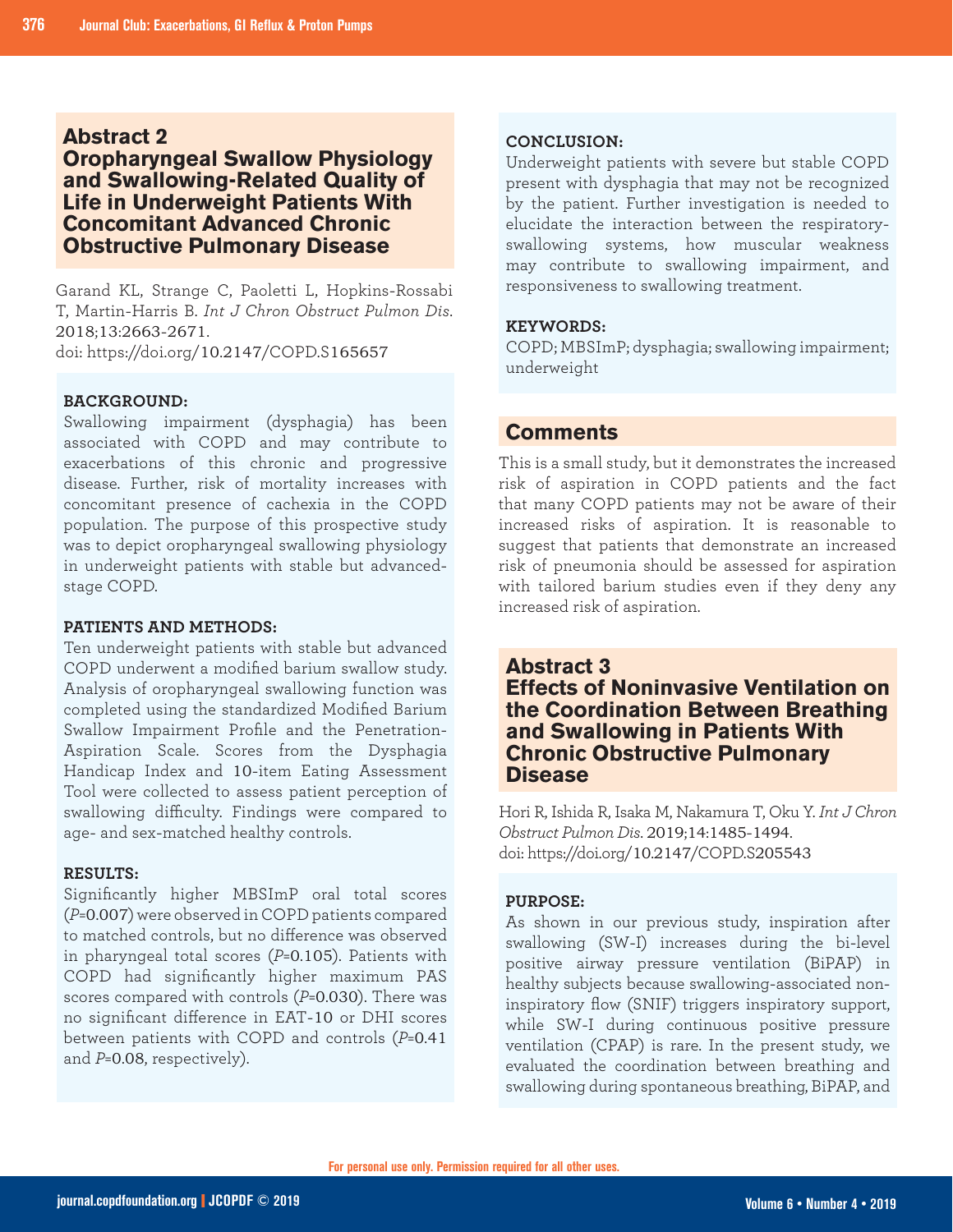CPAP in patients with chronic obstructive pulmonary disease (COPD).

#### **PATIENTS AND METHODS:**

This study is a prospective intervention study at the Hoshigaoka Medical Center (November 01, 2015-April 30, 2018). We simultaneously recorded the respiratory flow, laryngeal motion, and swallowing sounds during saliva swallowing in patients with COPD. We estimated the respiratory phase after swallowing, frequency of SNIF, the duration of the respiratory pause during swallowing, and timing of swallowing in the respiratory cycle and compared these parameters among control, CPAP, and BiPAP conditions.

#### **RESULTS:**

The expiration after swallowing (SW-E) frequency was associated with the occurrence of SNIF (*p*<0.01), pause duration ≤0.8 s (*p*<0.01), and timing of swallowing at the intermediate respiratory phase (50-80% of the respiratory cycle from the onset of inspiration) (*p*<0.01). In particular, the occurrence of SNIF most substantially affected the SW-E frequency. The SW-I frequencies under the control, CPAP, and BiPAP conditions were 35.0%, 3.0%, and 37.7%, respectively. The pause durations were shorter during CPAP and BiPAP than under the control condition (*p*<0.01). During CPAP, the occurrence rates of SW-E. Residual denotes the percentage difference between observed and expected values (residual =10.8: *p*<0.01) and SNIF (residual =9.1: *p*<0.01) were significantly increased, and timing of swallowing shifted toward the intermediate respiratory phase (residual=3.5: *p*<0.01).

#### **CONCLUSION:**

CPAP decreases the SW-I frequency, increases the SNIF occurrence, and normalizes the timing of swallowing, all of which suggest that CPAP alleviates the risk of aspiration in patients with COPD.

#### **KEYWORDS:**

chronic obstructive; continuous positive airway pressure; deglutition; pulmonary disease; respiration

## **Comments**

While this is a very small study it would suggest that for patients who are at an increased risk of aspiration pneumonia or COPD exacerbations, continuous positive airway pressure (CPAP) ventilation may be a safer modality than bilevel positive airway pressure (BiPAP) (see below). Further studies are required.

## **Abstract 4 The Mortality Risk Factor of Community Acquired Pneumonia Patients With Chronic Obstructive Pulmonary Disease: A Retrospective Cohort Study**

Dai RX, Kong QH, Mao B, et al. *BMC Pulm Med*. 2018;18(1):12. doi: https://doi.org/10.1186/s12890-018-0587-7

#### **BACKGROUND:**

Chronic obstructive pulmonary disease (COPD) is one of the most common comorbidities in community acquired pneumonia (CAP) patients. We aimed to investigate the characteristics and mortality risk factors of COPD patients hospitalized with CAP.

#### **METHODS:**

A retrospective cohort study was conducted at Shanghai Pulmonary Hospital and Shanghai Dahua Hospital. Clinical and demographic data in patients diagnosed with CAP were collected between January 2015 and June 2016. Logistic regression analysis was performed to screen mortality risk factors of COPD patients hospitalized with CAP.

#### **RESULTS:**

Of the total 520 CAP patients, 230 (44.2%) patients had been diagnosed comorbid with COPD (COPD-CAP). CAP patients comorbid with COPD patients had higher rate of need for ICU admission (18.3% vs 13.1%) and need for NIMV (26.1% vs 1.4%) than without COPD (nCOPD-CAP). The PSI, CURB-65 and APACHE-II scores in COPD-CAP patients were higher than that in nCOPD-CAP patients (95 vs 79, P <0.001; 1 vs 1, P <0.001; 13 vs 8, P <0.001, respectively). Logistic regression analysis indicated that aspiration, D-dimer >  $2.0 \mu g/mL$  and CURB-65  $\geq$  3 were risk factors associated with in-hospital mortality ((odd ratio) OR = 5.678, OR = 4.268, OR = 20.764, respectively) in COPD-CAP patients. The risk factors associated with 60-day mortality in COPD-CAP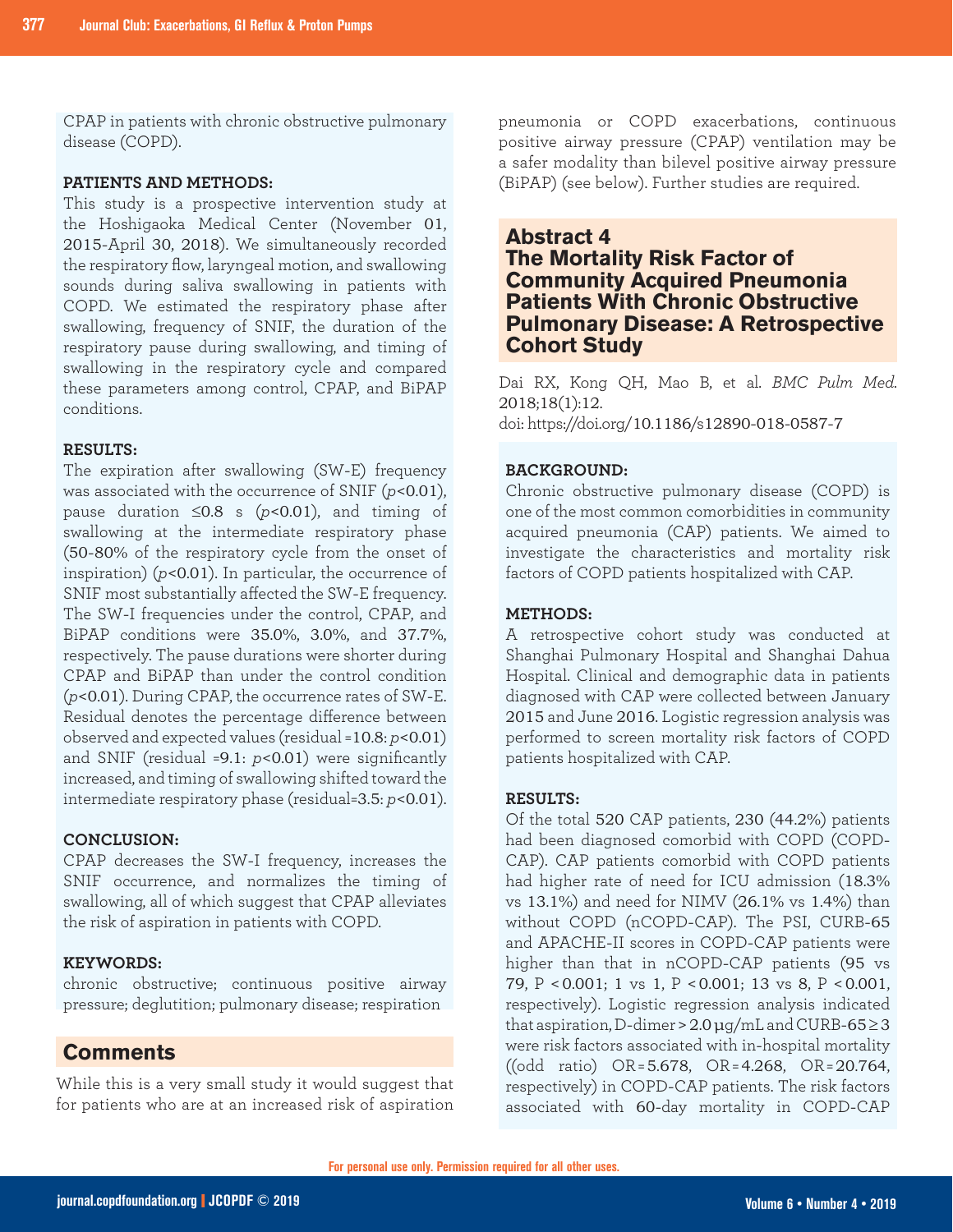patients were comorbid with coronary heart disease, aspiration, need for NIMV (non-invasive mechanical ventilation) and CURB-65≥3 (OR = 5.206, OR = 7.921, OR = 3.974, OR = 18.002, respectively).

#### **CONCLUSIONS:**

COPD patients hospitalized with CAP had higher rate of need for NIMV, need for ICU admission and severity scores than those without COPD. Aspiration, D-dimer >2.0 μg/mL, comorbid with coronary heart disease, need for NIMV and CURB-65≥3 were mortality risk factors in CAP patients comorbid with COPD.

#### **Comments**

This study points out the high incidence/risk of pneumonia in COPD patients and the association with risk of aspiration. This is a retrospective study and aspiration risk was assessed by report in the chart and prospectively evaluated. This paper also brings into focus the relevance of the article above regarding differences between BiPAP and CPAP in terms of aspiration risk. It would appear that, if effective, CPAP may be a better option than BiPAP.

## **Abstract 5 The Lung Tissue Microbiota of Mild and Moderate Chronic Obstructive Pulmonary Disease**

Pragman AA, Lyu T, Baller JA, et al. *Microbiome*. 2018;6(1):7. doi: https://doi.org/10.1186/s40168-017-0381-4

#### **BACKGROUND:**

Oral taxa are often found in the chronic obstructive pulmonary disease (COPD) lung microbiota, but it is not clear if this is due to a physiologic process such as aspiration or experimental contamination at the time of specimen collection.

#### **METHODS:**

Microbiota samples were obtained from nine subjects with mild or moderate COPD by swabbing lung tissue and upper airway sites during lung lobectomy. Lung specimens were not contaminated with upper airway taxa since they were obtained surgically. The microbiota were analyzed with 16S rRNA gene qPCR and 16S rRNA gene hypervariable region 3 (V3) sequencing. Data analyses were performed using QIIME, SourceTracker, and R.

#### **RESULTS:**

Streptococcus was the most common genus in the oral, bronchial, and lung tissue samples, and multiple other taxa were present in both the upper and lower airways. Each subject's own bronchial and lung tissue microbiota were more similar to each other than were the bronchial and lung tissue microbiota of two different subjects (permutation test, p = 0.0139), indicating more within-subject similarity than between-subject similarity at these two lung sites. Principal coordinate analysis of all subject samples revealed clustering by anatomic sampling site (PERMANOVA, p = 0.001), but not by subject. SourceTracker analysis found that the sources of the lung tissue microbiota were 21.1% (mean) oral microbiota, 8.7% nasal microbiota, and 70.1% unknown. An analysis using the neutral theory of community ecology revealed that the lung tissue microbiota closely reflects the bronchial, oral, and nasal microbiota (immigration parameter estimates 0.69, 0.62, and 0.74, respectively), with some evidence of ecologic drift occurring in the lung tissue.

#### **CONCLUSION:**

This is the first study to evaluate the mild-moderate COPD lung tissue microbiota without potential for upper airway contamination of the lung samples. In our small study of subjects with COPD, we found oral and nasal bacteria in the lung tissue microbiota, confirming that aspiration is a source of the COPD lung microbiota.

#### **KEYWORDS:**

Emigration and immigration; Lung; Microbiota; Pulmonary disease, chronic obstructive; RNA, Ribosomal, 16S; Streptococcus

## **Comments**

This study, while having a small number of patients, demonstrates contributions of oral and nasal microbiota aspiration to the microbiome of the lung. For patients that have significant laryngopharyngeal reflux it is indeed possible the GI refluxate may very well contribute to dysbiosis in the lung, but this requires further study.12,13

**For personal use only. Permission required for all other uses.**